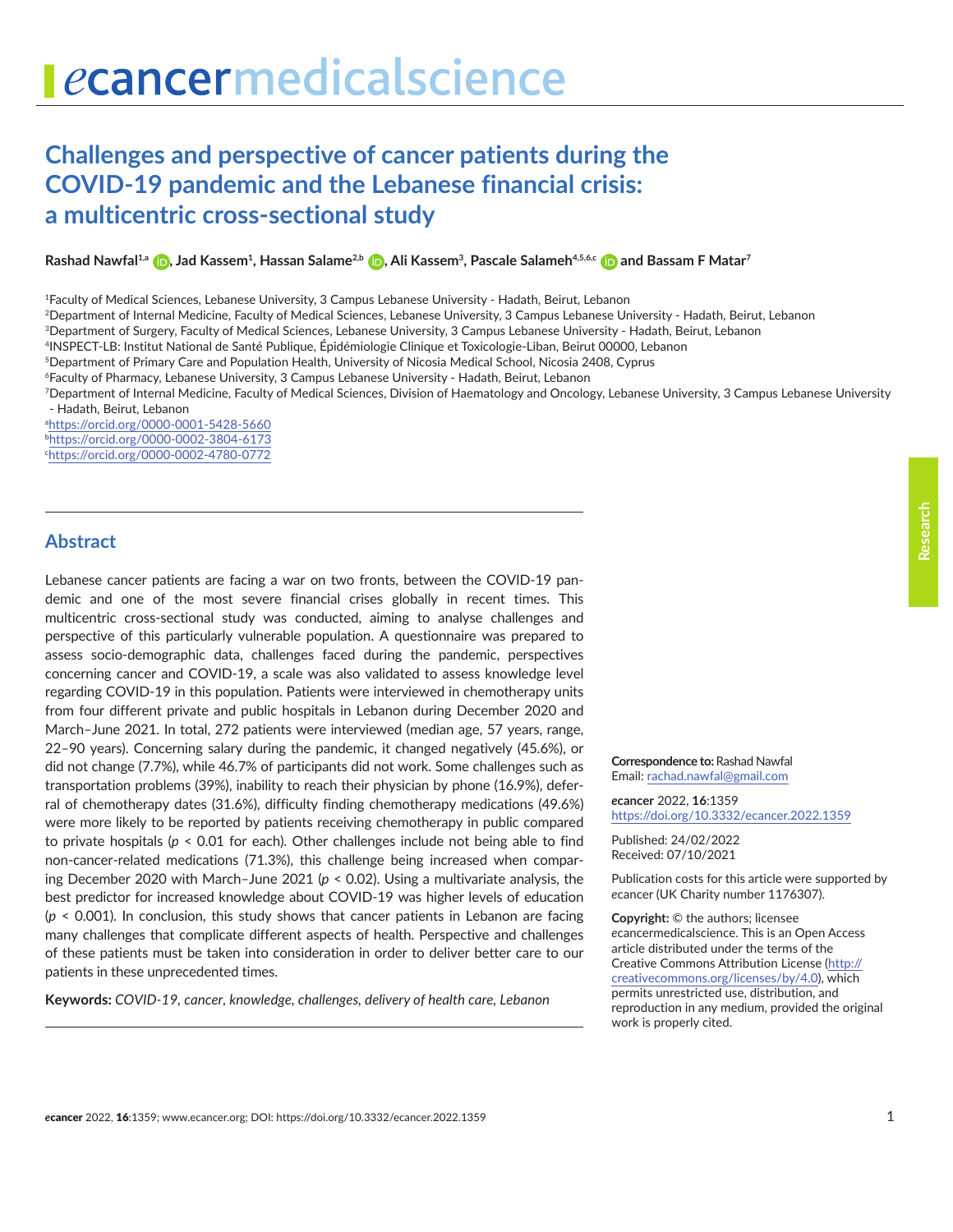# **Background**

The severe acute respiratory syndrome coronavirus 2 (SARS-CoV-2) virus has resulted in an ongoing pandemic. At the time of writing (August 2021), and according to the World Health Organization, over 215 million people have developed the resulting illness, COVID-19, causing more than 4.48 million deaths worldwide. Most people have been either directly or indirectly affected by this pandemic in many ways from healthcare to the economy. However, there are certain subgroups such as cancer patients that have been disproportionately affected, as according to multiple studies [\[1,](#page-12-0) [2\],](#page-12-0) cancer patients tend to have worse outcomes when infected with SARS-CoV-2.

Moreover, cancer patients are at a high risk of immunosuppression that can be caused by the malignancy itself or the treatment. Lack of immunity makes these patients prone to serious infections, especially COVID-19, that can aggravate their condition and increase the rate of unnecessary hospitalisation that can delay the treatment of cancer, hence affecting the prognosis negatively [\[3\].](#page-12-0) Patients that suffer from haematologic cancer and those who are receiving chemotherapy are at a higher risk of immune deficiency [\[4\]](#page-12-0). In comparison to the general population, the rate of contracting SARS-CoV-2 in cancer patients is higher according to some reports, especially in male gender and haematological malignancies [\[5,](#page-12-0) [6\],](#page-12-0) and frequently leads to a worsened condition and a very poor prognosis [\[7\].](#page-12-0) A study analysed health records of the US Veterans Affairs Healthcare System for the prevalence of COVID-19 infection in cancer patients. Of 22,914 cancer patients, a higher prevalence of COVID-19 infection was found in people with haematologic malignancies compared to solid tumours (10.9% versus 7.8%, *p*  $< 0.001$  [\[5\].](#page-12-0)

Cancer by itself is one of the main causes of death globally, and its burden is considerable in countries of all income levels. However, this burden can be decreased through proper treatment and comfort care provided by the country and internationally [\[8\].](#page-12-0) Healthcare related to cancer may however be reduced due to the COVID-19 situation, since hospitals are getting more and more overwhelmed and saturated from the current situation. The COVID-19 pandemic is not only delaying the treatment of malignancies, but also new diagnosis. Some haematologic malignancies and solid tumours need rapid intervention for treatment or diagnosis, other malignancies do not [\[9\].](#page-12-0)

In Lebanon, there has been a total of 8,031 deaths thus far (26th of August 2021, Ministry of Public Health), with a reported death rate of 1,172/million person, which has led to a shortage in hospital beds and medical resources [\[10\].](#page-12-0) In addition, Lebanon is currently experiencing the third most severe financial crisis worldwide since the mid-19th century according to the World Bank [\[11\],](#page-12-0) with a money depreciation of more than 90%. There is a massive shortage of medications which led to many cancer patients having a hard time accessing chemotherapy as well as other drugs, the wealthiest of patients are buying their medications from abroad [\[12\].](#page-12-0) Cancer patients in Lebanon are facing a 'war on two fronts'. The first front is facing one of the most severe financial crises and medication shortages in recent times, and the second is facing the COVID-19 pandemic and the potential implications of this pandemic on the evolution of their cancer.

The aim of this study was to uncover the challenges faced by cancer patients in Lebanon during this critical period, assess level of knowledge regarding COVID-19 and find predictors of increased knowledge, as well as to assess different perspectives concerning the novel coronavirus and their malignancy.

# **Methods**

# *Study design*

This is a cross-sectional, multicentric study, conducted in multiple private and public chemotherapy units, from rural and urban areas in Lebanon. Namely, Rafik Hariri University Hospital, Al Zahraa Hospital University Medical Center, Dar al Amal University Hospital and Saint Charles Hospital.

In total, 272 cancer patients aged between 22 and 90 consented to participate in this study. Thirty patients were interviewed at Dar al Amal University Hospital during December 2020. The rest were interviewed between March 2021 and June 2021 in all four chemotherapy units included in this study. Patients were interviewed by the investigator who was recording all responses on the questionnaire form. The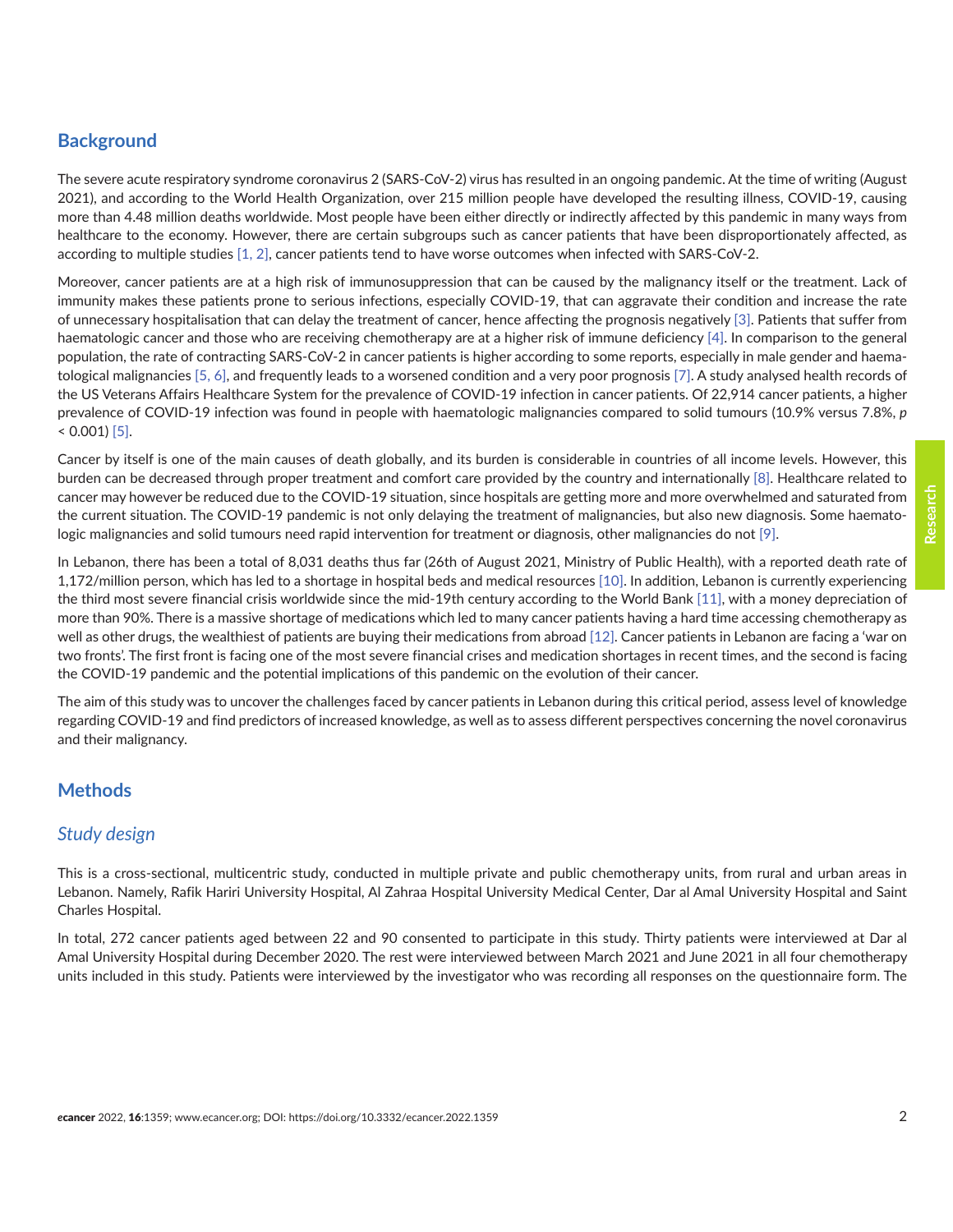interview was performed in Arabic, and then the questionnaire was translated by two professional translators. After making sure that both versions matched perfectly, answers were filled on the translated English version for all participants.

The questionnaire consisted of four parts: the first part asks about socio-demographic data. The second part asks about challenges faced by cancer patients. The third part is a knowledge scale we validated to use on this specific population. Finally, the fourth part asks about perspectives regarding COVID-19 and their malignancy.

# *Validation and reliability of the scale*

The part aiming to assess knowledge level regarding COVID-19 is a 3-point Likert scale ranging from  $0 =$  disagree,  $1 =$  don't know,  $2 =$  agree. 'Don't know' was added as an answer in order to offer a middle response alternative to people who do not possess a clear-cut opinion on the statement provided [\[13\].](#page-13-0) Statements (2, 4, 5, 6, 7 and 8) were scored in reverse order of the above-mentioned scoring as the correct answer for these statements was 'disagree'.

Initially, the literature review was conducted on the Centers for Disease Control and Prevention and the World Health Organization's websites to develop a data pool of some common statements and misconceptions regarding COVID-19, which was then reviewed and approved by two oncologists and an expert in questionnaire formulation. After reviewing and corrections, we narrowed down the questionnaire to eight final statements aiming to assess knowledge level regarding COVID-19 (See Supplementary File).

Validation of the questionnaire was assessed by ways of discriminant validity, face validity and construct validity. Discriminant validity was assessed using Fornell–Larcker criterion suggested in 1981 for assessing discriminant validity [\[14\].](#page-13-0) According to this criterion, if the square root of the Average Variance Extracted of our two components is greater than the correlation coefficient between component 1 and component 2, then the model satisfies the discriminant validity criterion. Pearson's correlation between our two components yielded a value of 0.297 with  $p < 0.001$ . The square root of the Average Variance Extracted of our two components was equal to 0.698. Meaning that our scale presents an adequate discriminant validity.

Face validity was established by the experts as well as the participants who stated they had no difficulty understanding and answering to all eight statements. To assess Construct validity, a Principal Component Analysis was performed, and yielded a Kaiser–Meyer–Olkin value of 0.785 which is satisfactory, and the Bartlett's test for sphericity was significant (*p* < 0.001) indicating that the factor analysis is suitable.

Two components were then extracted for Principal Component Analysis, both above the eigenvalue limit set at 1.0 according to the scree plot for factor identification (see [Figure 1\)](#page-3-0). The percentage of total variance explained by these two components was 47.427%, component 1 explains 33.303% and component 2 explains 14.124% of the total variance. Factor 1 represents erroneous statements, and factor 2 represents true statements. Rotation was done using Varimax with Kaiser normalisation, all items had factor loadings on a single factor greater than 0.3 and ranging from 0.403 to 0.823 (see [Table 1](#page-3-0)) which is acceptable.

As to sample size, the acceptable ratio of the number of people to the number of measured variables should exceed 10 to perform exploratory factor analysis. Our questionnaire was completed by 272 cancer patients in total, providing a ratio of 34 in total to our scale containing 8 items, meaning that our sample size is adequate.

Reliability was established using Cronbach's alpha on the final scale answers, a score of 0.7 and higher can be considered as acceptable [\[15\].](#page-13-0) Cronbach's alpha for this scale was equal to 0.711.

# *Inclusion and exclusion criteria*

Inclusion criteria included cancer patients from multiple oncology clinics receiving chemotherapy treatment in any of the four chemotherapy units and during the timeframe this study was conducted in. All included participants completed the consent form after having it thoroughly explained by an investigator.

The exclusion criteria included non-cooperative patients, patients who do not reside in Lebanon, and minors under 18 years of age.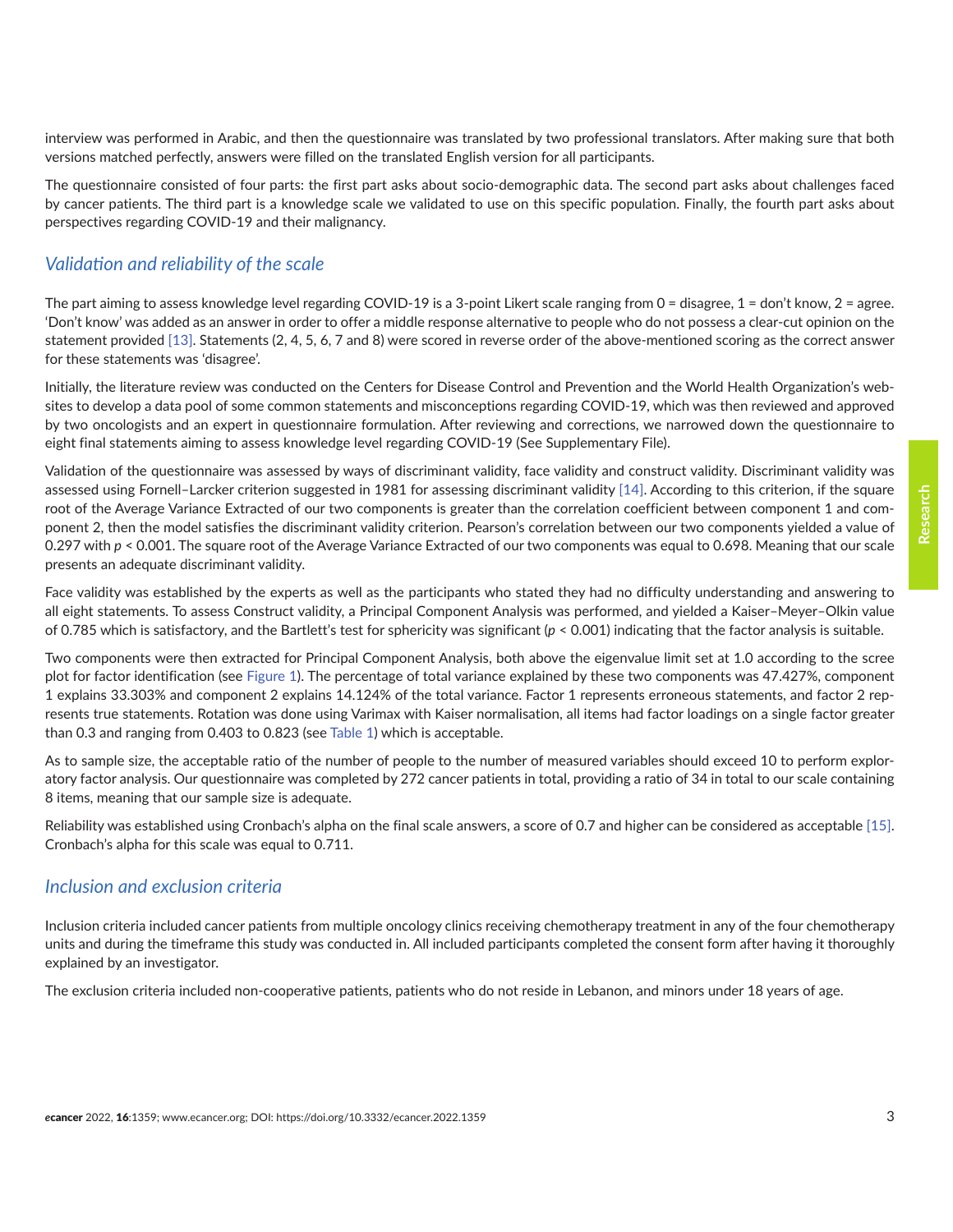<span id="page-3-0"></span>

#### **Figure 1. Scree plot for factor identification.**

#### **Table 1. Rotated component matrix for Principal Component Analysis.**

|                                                                                                                        |       | Component |
|------------------------------------------------------------------------------------------------------------------------|-------|-----------|
|                                                                                                                        |       |           |
| 4- COVID-19 can spread through food, through the digestive system (Disagree)                                           | 0.687 |           |
| 7- COVID-19 can spread through the water of swimming pools (Disagree)                                                  | 0.679 |           |
| 5- Hot beverages protect from contracting COVID-19 (Disagree)                                                          | 0.677 |           |
| 2- COVID-19 is always accompanied by a loss of taste and smell, in 100% of people who contract the<br>virus (Disagree) | 0.675 |           |
| 6- Eating garlic protects from contracting COVID-19 (Disagree)                                                         | 0.603 |           |
| 8- Wearing a face shield without a mask protects from contracting COVID-19 (Disagree)                                  | 0.403 |           |
| 3- COVID-19 can spread through cough (Agree)                                                                           |       | 0.823     |
| 1- Infected children showing no symptoms can spread the virus to others (Agree)                                        |       | 0.713     |

Extraction Method: Principal Component Analysis

Rotation method: Varimax with Kaiser normalisation

Two components extracted: Factor 1: Erroneous statements; Factor 2: True statements

Agree /Disagree in the parentheses denotes the intended correct answer

# *Statistical analysis*

Statistical analyses were carried out on R software version 4.0.5 (R Foundation for Statistical computing). Descriptive statistics were reported as median, interquartile range and range for age; median, interquartile range, range and Standard Deviation for knowledge score, and frequency with percentages for categorical variables. Categorical variables were described using counts and percentages. Age and total score of knowledge towards COVID-19 were categorised, each, into two groups with their medians (57 and 9, respectively) serving as the cut-off values. Univariate logistic regression was used to assess the association between the presence of challenges (dependent variable) and the funding type of the hospital where patients have received chemotherapy (public versus private as independent variable). Multivariate logistic

**Research**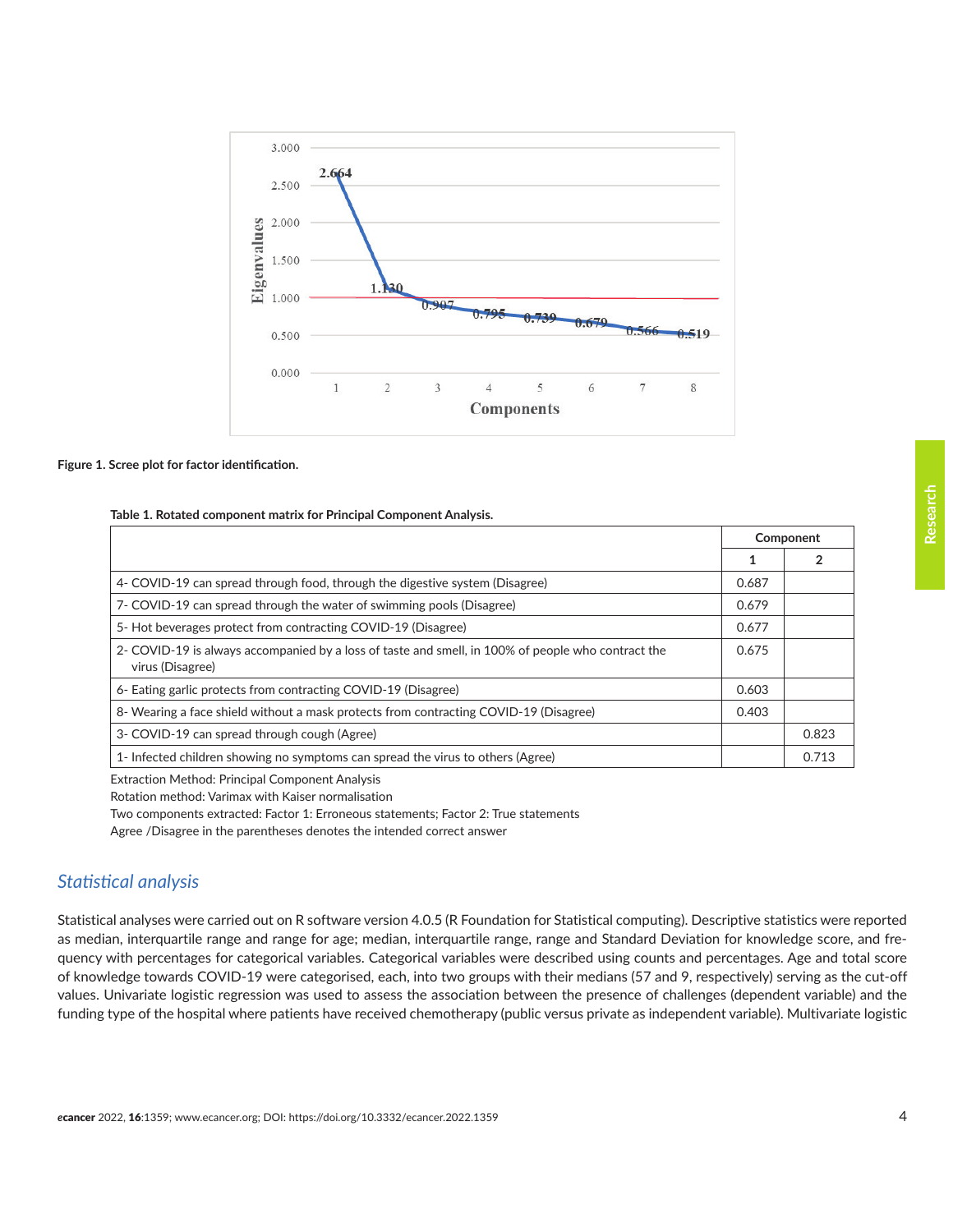regression analysis was conducted to assess the factors that are associated with the knowledge score being above or below average. Only factors with a *p*-value below 0.2 on Chi-squared test were included in multivariate logistic regression. The model was not found to be badly fitted on Hosmer–Lemeshow goodness of fit test for multivariate logistic regression (*p*-value = 0.132). For logistic regression analyses, oddsratios, 95% confidence interval for odds-ratios and *p*-values were reported. Statistical significance level was set at *p*-value < 0.05.

### *Ethical considerations*

The research proposal was first approved by the ethics committees of all medical centres involved in this study. Institutional Review Board (IRB) approval was granted from Rafik Hariri University Hospital on the 1st of March 2021 as well as from Al Zahraa Hospital University Medical Center with reference number 4/2021. A written informed consent form was also completed by all the participants. An Investigator was present at all times, and explained the anonymity and confidentiality of the data as well as patients having the right to drop out of the study at any time without any retributions or repercussions.

### **Results**

## *Socio-demographic data*

Of the 272 patients who participated in this study, 37.1% were males and 62.9% were females, median age was 57 years, interquartile range was 46–67 and range was 22–90. The percentage of patients who were infected and recovered from COVID-19 before participating in this study was 25%. Concerning the funding type of the hospital where patients received chemotherapy, 19.9% of patients received their treatment in a public hospital (Rafik Hariri University Hospital), the remaining 80.1% of patients at Private hospitals. 42.6% of participants received their treatment outside the Greater Beirut area in Baalbek (Dar Al Amal University Hospital) and the remaining 57.4% inside the Greater Beirut area. Regarding the intent of treatment, it was curative in 94.8% and palliative in 5.2%. The summary of socio-demographic data is shown in [Table 2.](#page-5-0)

# *Challenges faced during the pandemic*

The most commonly faced challenge by participants in this study was not being able to find non-chemotherapy drugs such as Hypertension and Diabetes medications, Antibiotics or Non-steroidal anti-inflammatory drugs (71.3%). Prevalence of various challenges assessed in this study can be found in [Table 3](#page-7-0).

After comparing the prevalence of all challenges based on the funding source of the hospital, it can be noted that 'transportation problems from residence to the hospital' (39% of all participants), 'not always being able to reach their physician online by phone calls or WhatsApp' (15.8% of all participants), 'deferral of radiotherapy/chemotherapy dates' (31.6% of all participants) and 'not always being able to find chemotherapy medications' (49.6% of all participants) were all challenges more likely to be observed in Public compared to Private hospitals (*p* < 0.001, *p* < 0.001, *p* < 0.01 and *p* < 0.001, respectively). The full comparison between the prevalence of challenges in Private and Public hospitals can be found in [Table 4](#page-7-0).

### *Knowledge of cancer patients regarding COVID-19*

In regard to responses to the scale to assess knowledge level towards COVID-19, median score was 9, standard deviation was 3.68, interquartile range was 6–12 and range was 1–16. The most common misconception in this population was that garlic could protect from contracting COVID-19 (48.5% answered Wrong), other common misconceptions include that 'hot beverages could protect from contracting COVID-19' (44.5% answered Wrong), and that 'COVID-19 can be transmitted through the water of swimming pools' (40.8% answered Wrong). A description of the items and answers to this scale can be found in [Table 5.](#page-8-0)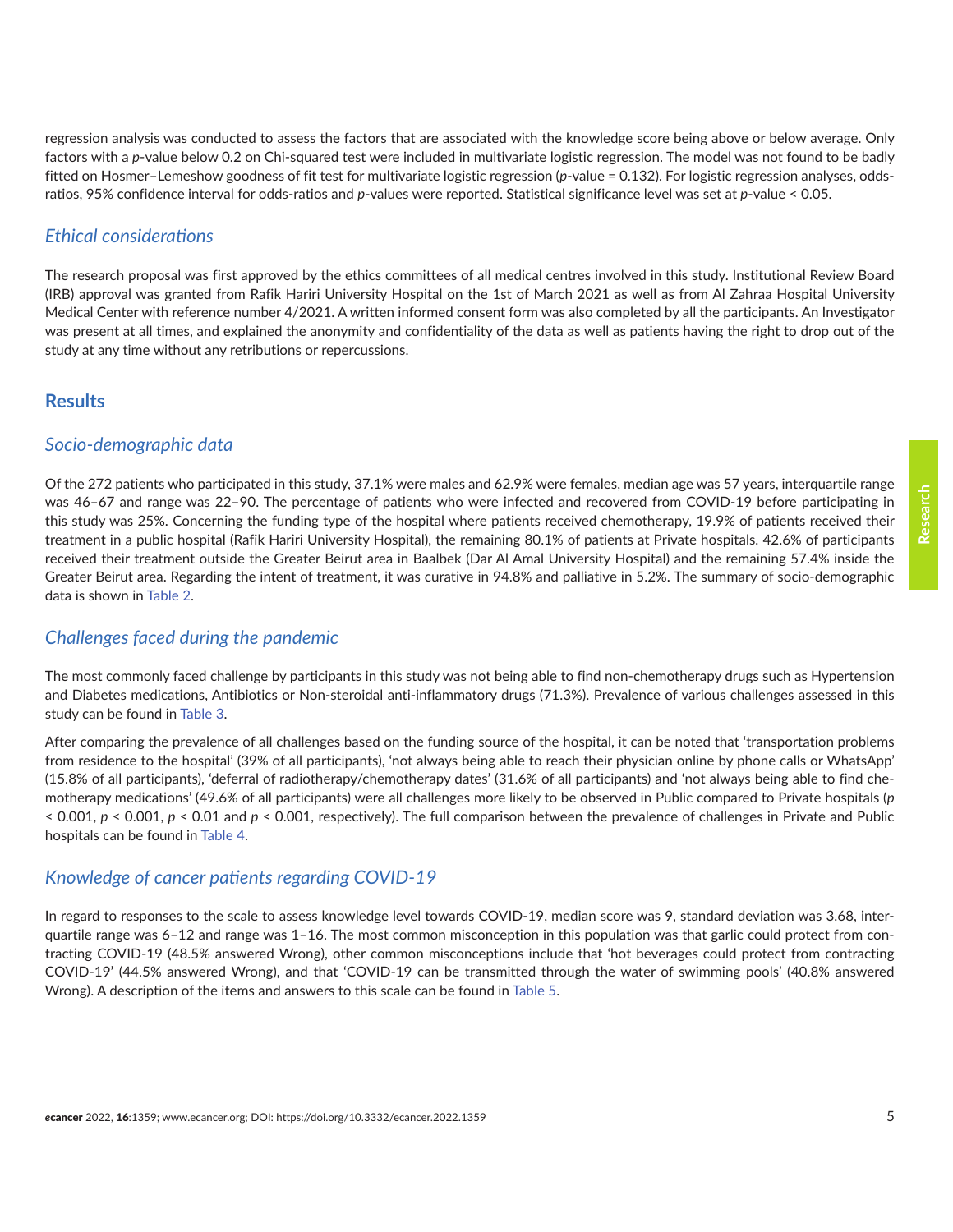|                                                    | n (%)        |
|----------------------------------------------------|--------------|
| Location of hospitalisation                        |              |
| Zahraa Hospital University Medical Center          | 86 (31.6%)   |
| Rafic Hariri University Hospital                   | 54 (19.9%)   |
| Dar al Amal University Hospital                    | 116 (42.6%)  |
| Saint Charles Hospital                             | 16 (5.9%)    |
| Gender                                             |              |
| Male                                               | 101 (37.1%)  |
| Female                                             | 171 (62.9%)  |
| Intent of treatment                                |              |
| Curative                                           | 258 (94.8%)  |
| Palliative                                         | 14 (5.2%)    |
| Time of diagnosis                                  |              |
| Before the pandemic                                | 132 (48.5%)  |
| During the pandemic                                | 140 (51.5%)  |
| Were you diagnosed with COVID-19?                  |              |
| Yes                                                | 68 (25%)     |
| No                                                 | 204 (75%)    |
| <b>Education status</b>                            |              |
| Illiterate                                         | 36 (13.2%)   |
| Elementary school                                  | 132 (48.6%)  |
| High school graduate                               | 68 (25%)     |
| College graduate                                   | 36 (13.2%)   |
| Did your monthly income change during the pandemic |              |
| Yes, negatively                                    | 124 (45.6%)  |
| Yes, positively                                    | 0            |
| No                                                 | 21 (7.7%)    |
| I don't work                                       | 127 (46.7%)  |
| Site of malignancy                                 |              |
| Solid tumours                                      | 223 (81.99%) |
| <b>Breast</b>                                      | 103 (37.9%)  |
| Lung                                               | 34 (12.5%)   |
| Colon                                              | 24 (8.8%)    |
| Ovary                                              | 12 (4.4%)    |
| Stomach                                            | 8 (2.9%)     |
| Bladder                                            | 7(2.6%)      |

<span id="page-5-0"></span>

|  |  |  | Table 2. Socio-demographic data. |  |  |
|--|--|--|----------------------------------|--|--|
|--|--|--|----------------------------------|--|--|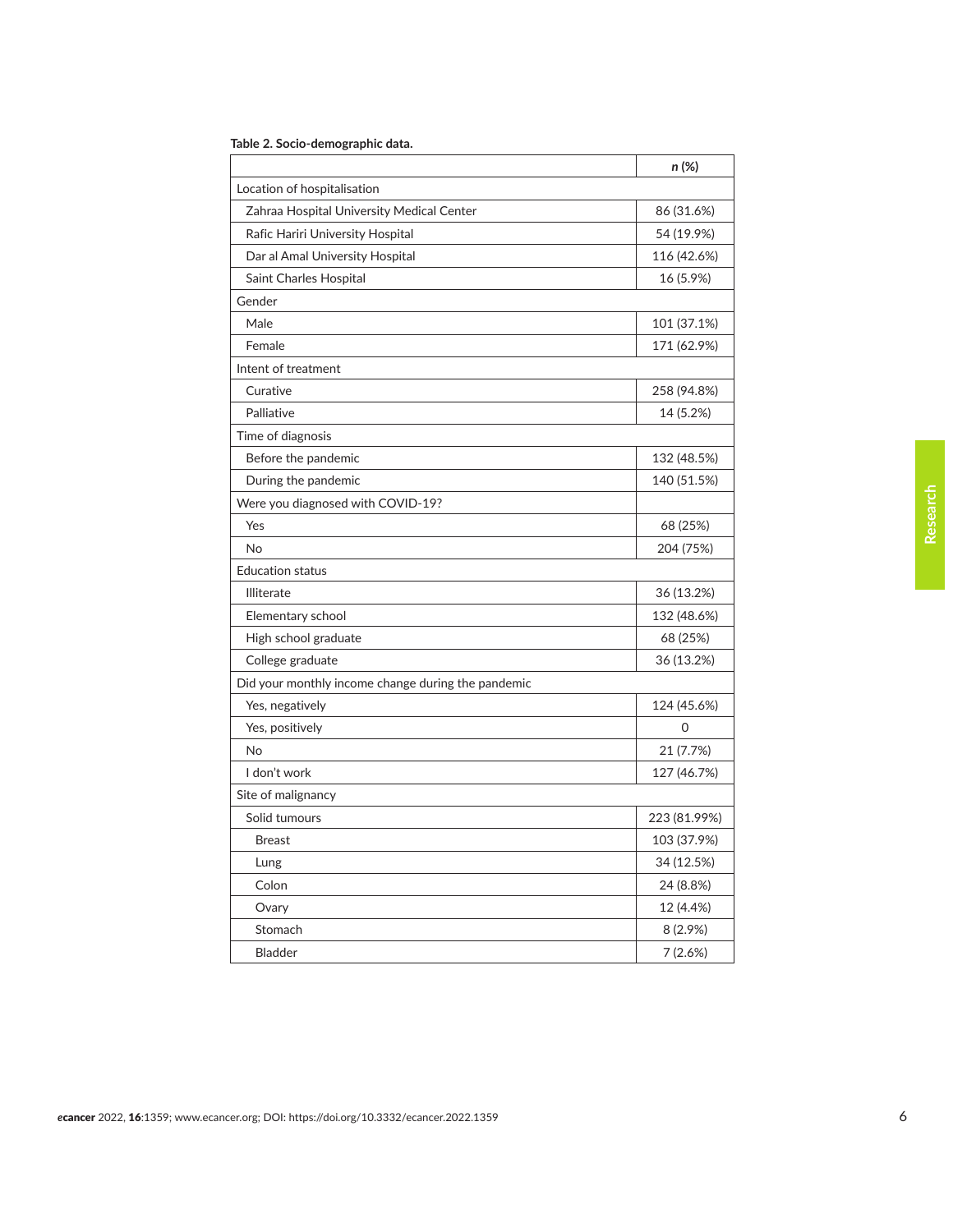| Prostate                  | 6(2.2%)     |
|---------------------------|-------------|
| Kidney                    | 4(1.5%)     |
| Larynx                    | 4(1.5%)     |
| Liver                     | 4(1.5%)     |
| Cervix                    | 3(1.1%)     |
| Cholangiocarcinoma        | 2(1%)       |
| Melanoma                  | 2(1%)       |
| Adrenal glands            | 1(1%)       |
| Endometrium               | 1(1%)       |
| Ewing sarcoma             | 1(1%        |
| Medulloblastoma           | 1(1%)       |
| Nasopharynx               | 1(1%)       |
| Oropharynx                | 1(1%)       |
| Pancreas                  | 1(1%)       |
| Parotid                   | 1(1%        |
| <b>Testicles</b>          | 1(1%)       |
| Thymus                    | 1(1%)       |
| Haematologic malignancies | 47 (17.28%) |
| Hodgkin lymphoma          | 22 (8.1%)   |
| Non-Hodgkin lymphoma      | 10 (3.7%)   |
| Multiple myeloma          | 6(2.2%)     |
| Acute myeloid leukaemia   | 3(1.1%)     |
| Myelodysplastic syndrome  | 3(1.1%)     |
| Chronic myeloid leukaemia | 2(1%)       |
| Hairy cell leukaemia      | 1(1%)       |
| Unknown primary           | 2(1%)       |

**Table 2. Socio-demographic data.** *(Continued)*

*n*, frequency; %, percentage

Concerning the multivariate analysis to find predictors of increased knowledge level regarding COVID-19, all variables included in the analysis had a *p*-value < 0.2 in bivariate analysis. Variables included were age, intent of treatment, prior diagnosis of COVID-19 infection, education status, funding source of the hospital offering treatment, level of worry towards contracting COVID-19, fear of cancer compared to COVID-19 and awareness that chemotherapy could decrease immunity and increase health-related risks due to COVID-19. The best predictors were higher levels of education, such as being a High School Graduate (*p* < 0.001) and a College Graduate (*p* < 0.001). Results of the multivariate analysis can be found in [Table 6](#page-9-0).

#### *Perspective regarding COVID-19 and cancer*

Concerning the reported level of worry regarding COVID-19, 30.9% reported a minimal level of worry, 31.6% reported an average level of worry and 37.5% reported a maximal level of worry. As to fear from cancer and COVID-19, 24.3% reported that they feared COVID-19 more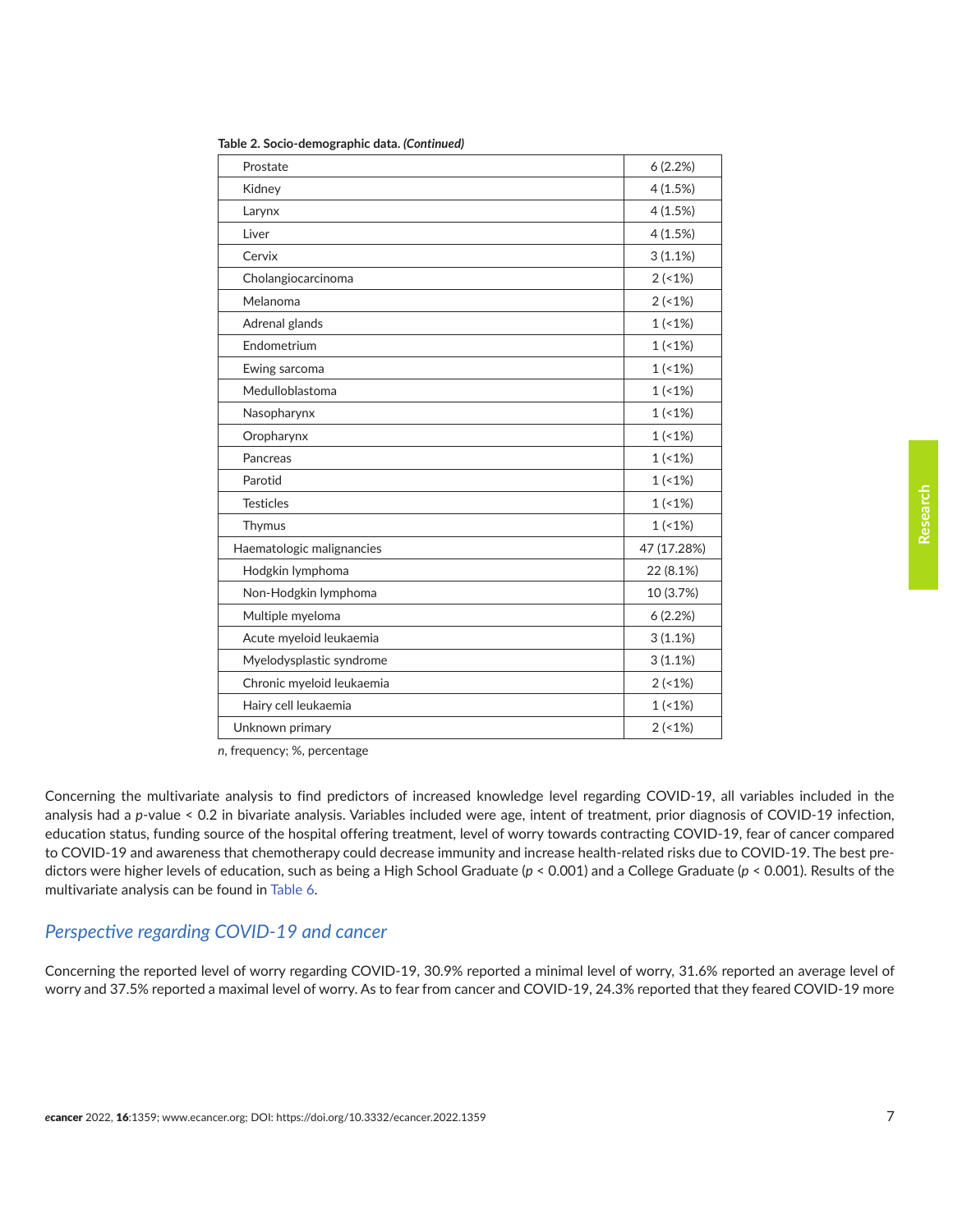<span id="page-7-0"></span>than cancer, 61.8% reported that they feared cancer more than COVID-19, 11.4% feared both equally and 2.6% stated that they feared none. As to the knowledge that chemotherapy could lower the immunity and thus increase the chance of health-related risks due to COVID-19, 75.7% reported that it could, 22.1% reported that it could not, and 2.1% did not know. Finally, in regard to preventive measures at home against COVID-19, 13.2% used face masks and social distancing only, 23.9% did self-quarantine at home only, 28% did both of the above, and 34.9% did none of the above. The full results of perspectives regarding COVID-19 and cancer can be found in [Table 7.](#page-10-0)

|                                                                                                                     | <b>Faced the</b><br>challenge<br>n (%) | Did not face the<br>challenge<br>n (%) |
|---------------------------------------------------------------------------------------------------------------------|----------------------------------------|----------------------------------------|
| Availability of non-chemotherapy medications (i.e., Aspirin, Paracetamol, Hypertension and Diabetes<br>medications) | 194 (71.3%)                            | 78 (28.7%)                             |
| Availability of chemotherapy medications                                                                            | 135 (49.6%)                            | 137 (50.4%)                            |
| Increase of the consultation fees with your Doctor                                                                  | 117 (43%)                              | 155 (57%)                              |
| Transportation problems from residence to hospital                                                                  | 106 (39%)                              | 166 (61%)                              |
| Deferral of radiotherapy/chemotherapy dates                                                                         | 86 (31.6%)                             | 186 (68.4%)                            |
| Difficulty in maintaining precautionary measures (social distancing, wearing facemask etc)                          | 69 (25.4%)                             | 203 (74.6%)                            |
| Are you able to reach your doctor online (i.e., WhatsApp, Phone calls etc)                                          | 46 (15.8%)                             | 226 (83.2%)                            |
| Long waiting hours beyond appointment time                                                                          | 35 (12.9%)                             | 237 (87.1%)                            |
| Availability of hospital beds                                                                                       | 34 (12.5%)                             | 238 (87.5%)                            |

#### **Table 3. Challenges faced by cancer patients.**

*n*, frequency; %, percentage

#### Table 4. Challenges in private compared to public hospitals. Statistically significant values with  $p < 0.05$  are highlighted in bold.

|                                                                                                                    | Location of hospitalisation       |                                 |         |
|--------------------------------------------------------------------------------------------------------------------|-----------------------------------|---------------------------------|---------|
|                                                                                                                    | <b>Private hospitals</b><br>n (%) | <b>Public hospital</b><br>n (%) | p-value |
| Transportation problems from residence to hospital                                                                 | 73 (33.5%)                        | 33 (61.1%)                      | < 0.001 |
| Are you able to reach your doctor online (i.e. WhatsApp, Phone calls etc)                                          | 30 (13.8%)                        | 16 (29.6%)                      | 0.001   |
| Difficulty in maintaining precautionary measures (social distancing, wearing<br>facemask etc)                      | 54 (24.8%)                        | 15 (27.8%)                      | 0.650   |
| Deferral of radiotherapy/chemotherapy dates                                                                        | 60 (27.5%)                        | 26 (48.2%)                      | 0.004   |
| Availability of chemotherapy medications                                                                           | 96 (44.0%)                        | 39 (72.2%)                      | < 0.001 |
| Availability of non-chemotherapy medications (i.e. Aspirin, Paracetamol,<br>Hypertension and Diabetes medications) | 156 (71.6%)                       | 38 (70.4%)                      | 0.863   |
| Long waiting hours beyond appointment time                                                                         | 29 (13.3%)                        | $6(11.1\%)$                     | 0.667   |
| Availability of hospital beds.                                                                                     | 27 (12.4%)                        | $7(13.0\%)$                     | 0.909   |
| Increase of the consultation fees with your Doctor.                                                                | 92 (33.8%)                        | 25 (9.2%)                       | 0.587   |

*n*, frequency; %, percentage of challenge when present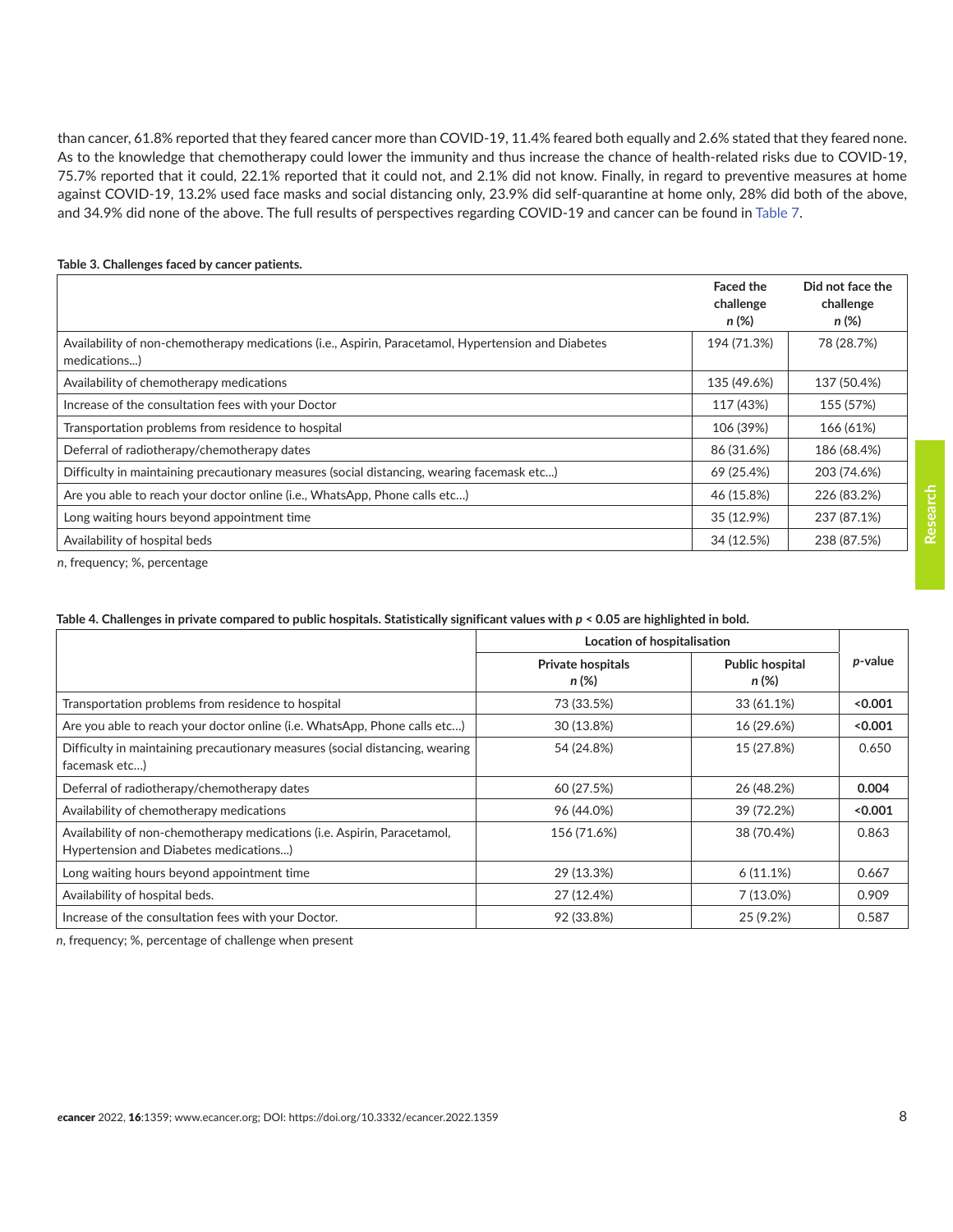<span id="page-8-0"></span>**Table 5. Patients' responses to Knowledge Scale.**

| Knowledge items                                                                                                        | Correct    | Wrong      | Don't know |
|------------------------------------------------------------------------------------------------------------------------|------------|------------|------------|
| 1- Infected children showing no symptoms can spread the virus to others (Agree)                                        | 161 (59.2) | 41(15.1)   | 70 (25.7)  |
| 2- COVID-19 is always accompanied by a loss of taste and smell, in 100% of people who contract<br>the virus (Disagree) | 111 (40.8) | 117 (43.0) | 44 (16.2)  |
| 3- COVID-19 can spread through cough (Agree)                                                                           | 236 (86.8) | 15(5.5)    | 21(7.7)    |
| 4- COVID-19 can spread through food, through the digestive system (Disagree)                                           | 101(37.1)  | 90 (33.1)  | 81 (29.8)  |
| 5- Hot beverages protect from contracting COVID-19 (Disagree)                                                          |            | 121 (44.5) | 61 (22.4)  |
| 6- Eating garlic protects from contracting COVID-19 (Disagree)                                                         | 73 (26.9)  | 132 (48.5) | 67 (24.6)  |
| 7- COVID-19 can spread through the water of swimming pools (Disagree)                                                  |            | 111 (40.8) | 94 (34.6)  |
| 8- Wearing a face shield without a mask protects from contracting COVID-19 (Disagree)                                  | 169(62.1)  | 56 (20.6)  | 47 (17.3)  |

Agree/Disagree in the parentheses denotes the intended correct answer

### **Discussion**

This study is the first of its kind to assess the challenges, as well as the perspective and knowledge concerning COVID-19 of cancer patients during the Lebanese financial Crisis and concomitant COVID-19 pandemic. In total, 62.9% of participants in this study were women and median age was 57. This finding was expected as breast cancer is one of the most common malignancies in Lebanon. This type of cancer also presents at a median age of 50 in Lebanon, compared to a median age of 63 years in western countries [\[16\],](#page-13-0) which could account for the female predominance as well as the median age in this study. As of the end of June 2021, approximately 7.97% of the Lebanese population contracted COVID-19 at some point during the pandemic according to the Lebanese Ministry of Public Health [\[10\].](#page-12-0) In this study, 25% of participants had contracted and recovered from COVID-19, which could hint towards an inadequacy in testing for this virus in the general population in Lebanon. Concerning the education status in this population, 13.2% of participants were illiterate which is in concordance with the United Nations Educational, Scientific and Cultural Organization statistics in Lebanon [\[17\].](#page-13-0) Finally, in regard to the reported change in monthly income, 45.6% reported a decrease, 7.7% reported no change and 0% reported an increase in monthly income. 46.7% reported they did not work. Meaning the majority of cancer patients in Lebanon have experienced a financial setback during this period.

For challenges faced by cancer patients, a somewhat similar study was done on 36 cancer patients in India by Mitra and Basu [\[18\]](#page-13-0). Challenges assessed were transportation from residence to the hospital which was faced by 77.8% compared to 39% in this study. Another similar challenge was non availability of chemotherapy medications which was faced by 22.2% compared to 49.6% in this study. This high prevalence for this challenge was expected as Lebanon is facing a shortage in all kinds of medications, especially chemotherapy drugs [\[12\]](#page-12-0). Concerning difficulty finding non-chemotherapy medications such as non-steroidal anti-inflammatory drugs, antibiotics, hypertension and diabetes medications, this challenge was faced by 71.3% of all participants in this study. This challenge also increased during the timeline of the study, when comparing December 2020 with March until June 2021 (*p* < 0.02) as shown in [Figure 2.](#page-10-0)

Concerning the knowledge of cancer patients regarding COVID-19, statements that only a minority of participants had a correct answer for were: COVID-19 can spread through the water of swimming pools (24.6% answered correctly). Eating garlic can protect from contracting COVID-19 (26.9% answered correctly). Hot beverages can protect from contracting COVID-19 (33.1% answered correctly). COVID-19 can spread through food, through the digestive system (37.1%). As well as that COVID-19 is always accompanied by a loss of taste and smell, in 100% of people who contract the virus (40.8%). These misconceptions can be caused by lack of access to information, lack of communication with their physician, they can also be caused by different sources of media spreading misinformation [\[19\]](#page-13-0), or simply due to inability to recall information.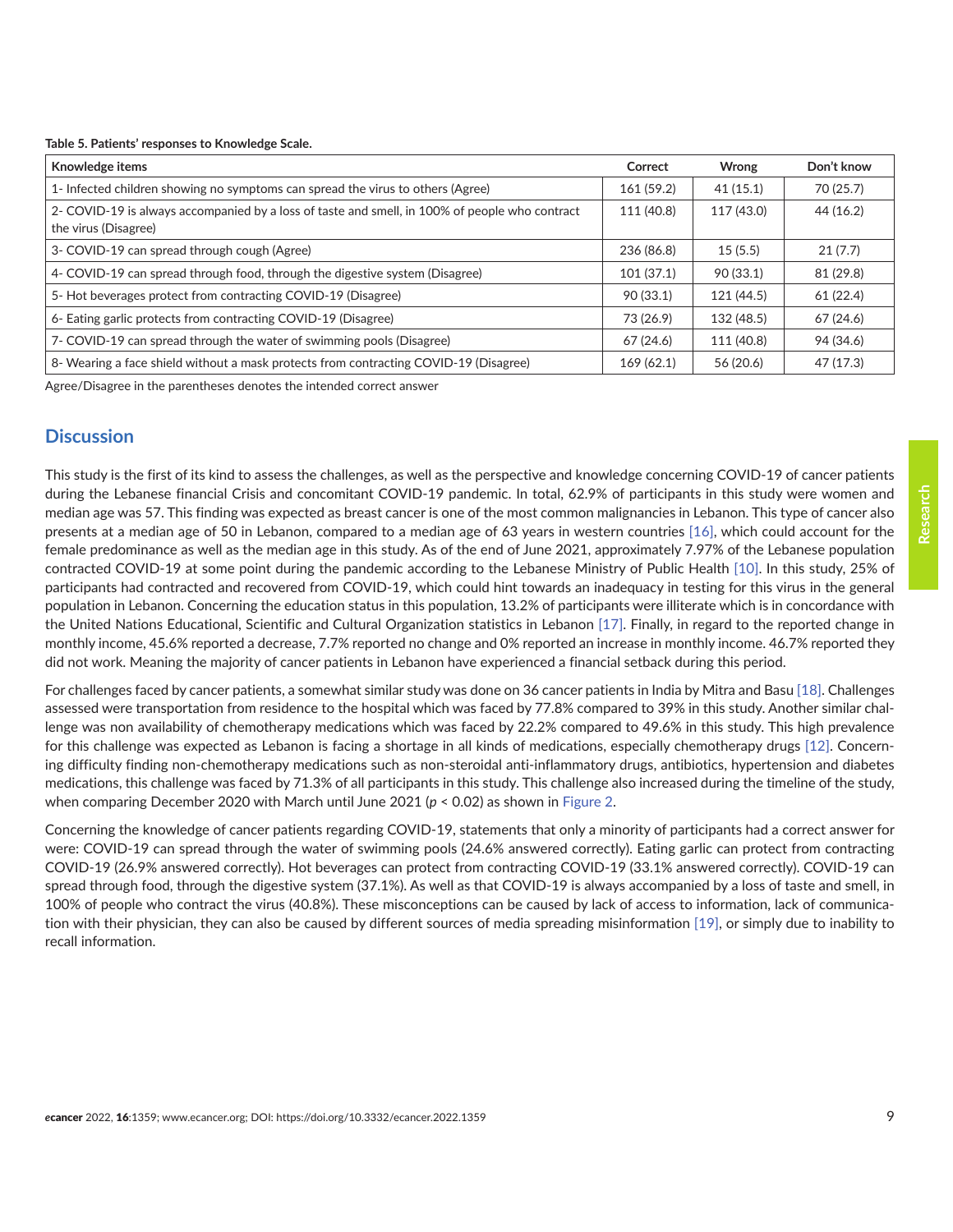<span id="page-9-0"></span>**Table 6. Factors associated with better knowledge towards COVID-19.**

|                                                       | Knowledge            |               |           |                      |
|-------------------------------------------------------|----------------------|---------------|-----------|----------------------|
|                                                       | <b>Below average</b> | Above average | p-value   | Adjusted OR (95%CI)  |
|                                                       | n(%)                 | n(%)          |           |                      |
| Age categories                                        |                      |               |           |                      |
| $\leq$ 57 years                                       | 65 (43.0%)           | 72 (59.5%)    | 0.079     | $0.61(0.34 - 1.06)$  |
| >57 years                                             | 86 (57.0%)           | 49 (40.5%)    |           |                      |
| Intent of treatment                                   |                      |               |           |                      |
| Curative                                              | 139 (92.1%)          | 119 (98.3%)   | 0.144     | $0.31(0.05 - 1.25)$  |
| Palliative                                            | 12 (7.9%)            | 2(1.7%)       |           |                      |
| Were you diagnosed with COVID-19?                     |                      |               |           |                      |
| Yes                                                   | 30 (19.9%)           | 38 (31.4%)    | 0.207     | $0.67(0.35 - 1.25)$  |
| <b>No</b>                                             | 120 (79.5%)          | 83 (68.6%)    |           |                      |
| <b>Education status</b>                               |                      |               |           |                      |
| <b>Illiterate</b>                                     | 30 (19.9%)           | $6(5.0\%)$    |           | Reference group      |
| Elementary school                                     | 87 (57.6%)           | 45 (37.2%)    | 0.079     | 2.45 (0.95-7.22)     |
| High school graduate                                  | 27 (17.9%)           | 41 (33.9%)    | < 0.001   | $6.32$ (2.31-19.67)  |
| College graduate                                      | 7(4.6%)              | 29 (24.0%)    | < 0.001   | 19.27 (5.64-77.31)   |
| Location of hospitalisation                           |                      |               |           |                      |
| Public hospital                                       | 31 (20.5%)           | 23 (19.0%)    | $0.755*$  |                      |
| Private hospitals                                     | 120 (79.5%)          | 98 (81.0%)    |           |                      |
| Are you worried about contracting COVID-19            |                      |               |           |                      |
| Minimally worried                                     | 55 (36.4%)           | 29 (24.0%)    |           | Reference group      |
| Average level of worry                                | 40 (26.5%)           | 46 (38.0%)    | 0.129     | $1.74(0.85 - 3.59)$  |
| Very much                                             | 56 (37.1%)           | 46 (38.0%)    | 0.257     | $1.47(0.76 - 2.9)$   |
| Which do you fear the most currently?                 |                      |               |           |                      |
| COVID-19                                              | 42 (27.8%)           | 24 (19.8%)    | $0.280**$ |                      |
| Cancer                                                | 86 (57.0%)           | 82 (67.8%)    |           |                      |
| Both equally                                          | 18 (11.9%)           | 13 (10.7%)    |           |                      |
| None                                                  | 5 (3.3%)             | 2(1.7%)       |           |                      |
| Can chemotherapy lower your immunity and increase the |                      |               |           |                      |
| chance of health-related risks due to COVID-19?       |                      |               |           |                      |
| Yes                                                   | 111 (73.5%)          | 95 (78.5%)    | 0.527     | $0.798(0.40 - 1.61)$ |
| <b>No</b>                                             | 38 (25.2%)           | 22 (18.2%)    |           |                      |
| Don't know                                            | 2(1.3%)              | 4(3.3%)       |           |                      |

All variables listed above were included in the multivariate analysis.

*p*-value < 0.05 is considered to be significant

*n*, frequency; %, percentage

\* Univariate analysis

\*\* Chi-squared test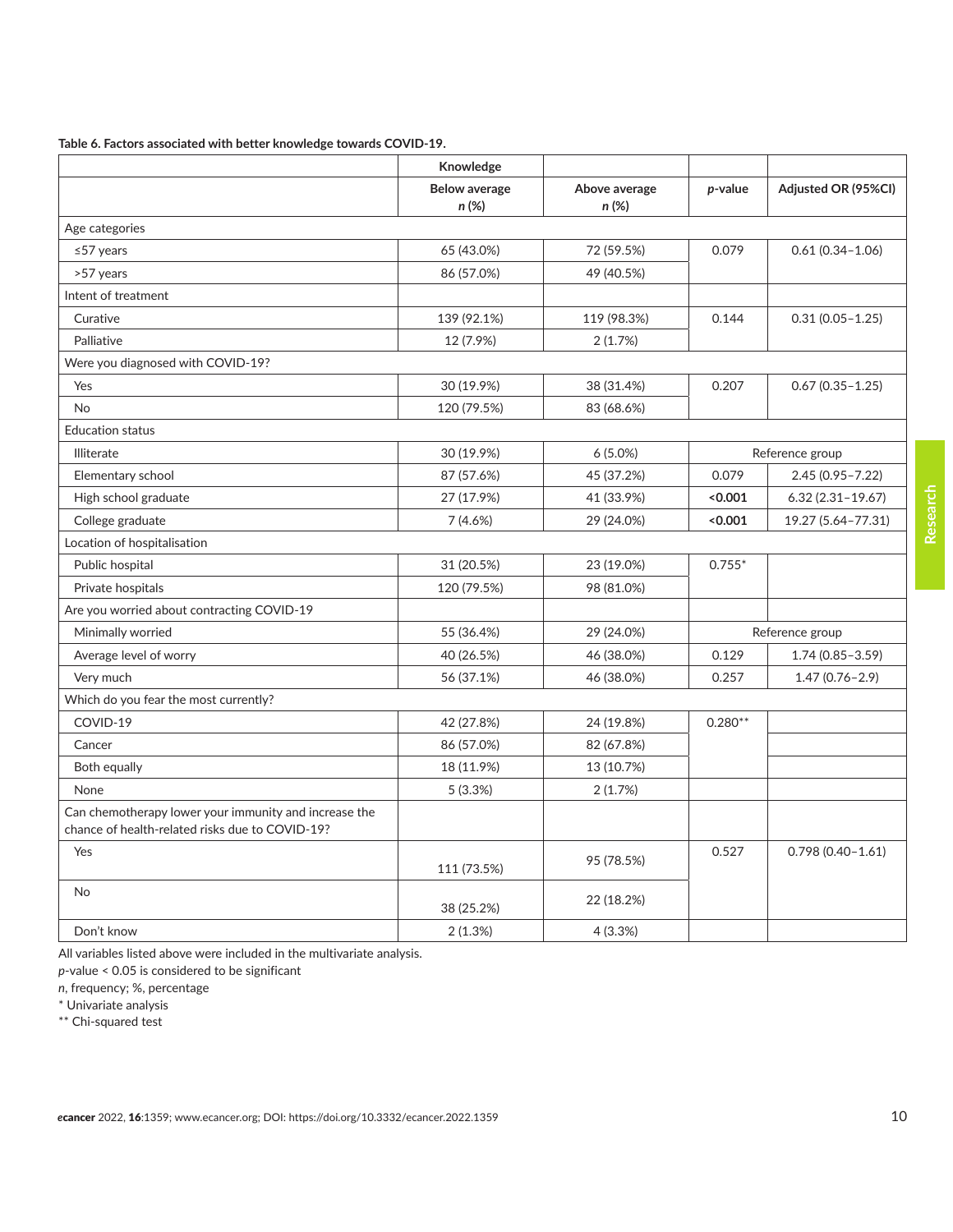|                                                                                                          | $n(\%)$     |
|----------------------------------------------------------------------------------------------------------|-------------|
| Are you worried about contracting COVID-19                                                               |             |
| Minimally worried                                                                                        | 84 (30.9%)  |
| Average level of worry                                                                                   | 86 (31.6%)  |
| Very much                                                                                                | 102 (37.5%) |
| Can chemotherapy lower your immunity and increase the chance of health-related<br>risks due to COVID-19? |             |
| Yes                                                                                                      | 206 (75.7%) |
| No                                                                                                       | 60 (22.1%)  |
| Don't know                                                                                               | 6(2.2%)     |
| Which do you fear the most currently?                                                                    |             |
| COVID-19                                                                                                 | 66 (24.3%)  |
| Cancer                                                                                                   | 168 (61.8%) |
| <b>Both</b>                                                                                              | 31 (11.4%)  |
| None                                                                                                     | 7(2.6%)     |
| What preventive measures are you taking for COVID 19 at home?                                            |             |
| Facemask and social distancing only                                                                      | 36 (13.2%)  |
| Self-quarantine only                                                                                     | 65 (23.9%)  |
| <b>Both</b>                                                                                              | 76 (28%)    |
| None of the above/other measures                                                                         | 95 (34.9%)  |

<span id="page-10-0"></span>

| Table 7. Perspective about cancer and COVID-19. |  |
|-------------------------------------------------|--|
|-------------------------------------------------|--|



*n*, frequency; %, percentage

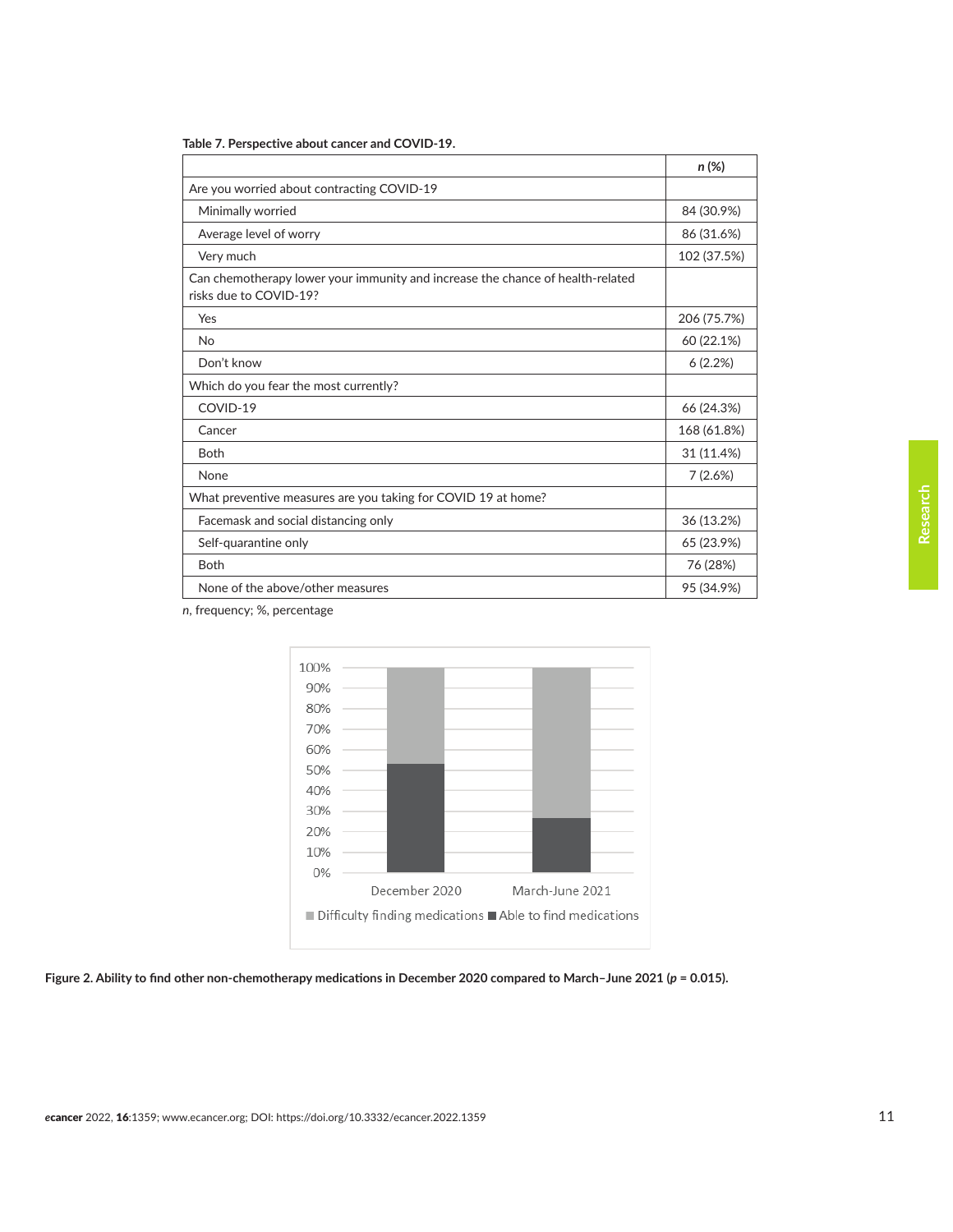A study was also done on the perspective of cancer patients on 302 participants from India by Ghosh *et al* [\[20\].](#page-13-0) The level of worry regarding contracting COVID-19 was very much in 19% of participants compared to 37.5% in this study, moderate in 45% compared to 31.6% in this study and minimal in 39% compared to 30.9% in this study. Another similar question was if patients feared cancer more that COVID-19 or vice versa, 72% feared cancer more than COVID-19 compared to 61.8% in this study and 26% feared COVID-19 more than cancer compared to 24.3% in this study. Finally, a third similar question was if patients knew that chemotherapy could cause more health-related outcomes due to COVID-19 where 52% answered it could, compared to 75.7% in this study. So, comparing these two populations, we can say that participants in this study reported better knowledge about the immunosuppressive potential of chemotherapy and worse prognosis of COVID-19 infection with *p* < 0.001 on chi-squared test. This could be related to good pre-chemotherapy counselling, better recall of information, or simply due to new research published since conducting this study, which clinicians may have used in counselling, also these relatively new findings being available to be accessed by patients on their own.

Some limitations to this study would include, the tool used to assess knowledge level of cancer patients was adapted and validated specifically for this study instead of using an already used and validated scale. Second, we were not able to perform Confirmatory Factor Analysis (CFA) which confirms whether the extracted factor structure truly and adequately describes the data using different model fit indices. Performing CFA would need a second sample which we were not able to provide due to limitations in time, resources as well as limitations induced by the pandemic. Third, due to the barriers imposed by the pandemic, the sample was not designed to statistically represent the population of all cancer patients in Lebanon and make rigid extrapolations, but to give sufficient insight, for the first time, on the challenges, knowledge towards COVID-19 and perspective of this population during the COVID-19 pandemic and concomitant Lebanese financial crisis. Fourth, due to the Hawthorne effect, patients might have given some answers they might perceive as acceptable since they were interviewed in the hospital. Fifth, this study was made in four specific medical centres, excluding other larger chemotherapy units which might have led to selection bias.

# **Conclusions**

This study shows that cancer patients in Lebanon are facing many challenges that complicate different aspects of health. The majority of these challenges are found in increased proportions in public compared to private hospitals. Also, some challenges are increasing over the timeline of this study, suggesting that Lebanon is in need of rapid interventions in order to help people in their most vulnerable. Finally, the perspective and challenges of cancer patients must be taken into consideration in order to deliver better care during these unprecedented times.

# **Acknowledgments**

First and foremost, the authors would like to thank all patients who during these challenging times are still fighting all circumstances and consented to participate in this study.

This article is part of a Medical Doctor thesis at the Lebanese University Faculty of Medical Sciences and has been approved by the Thesis Committee as well as the Dean, with reference number 28/2021 for the approval letter.

Finally, the authors would like to thank Dr Christina Khater who contributed by interviewing patients she is caring for at Saint Charles Hospital.

# **Conflicts of interest**

The authors declare that they have no conflicts of interest.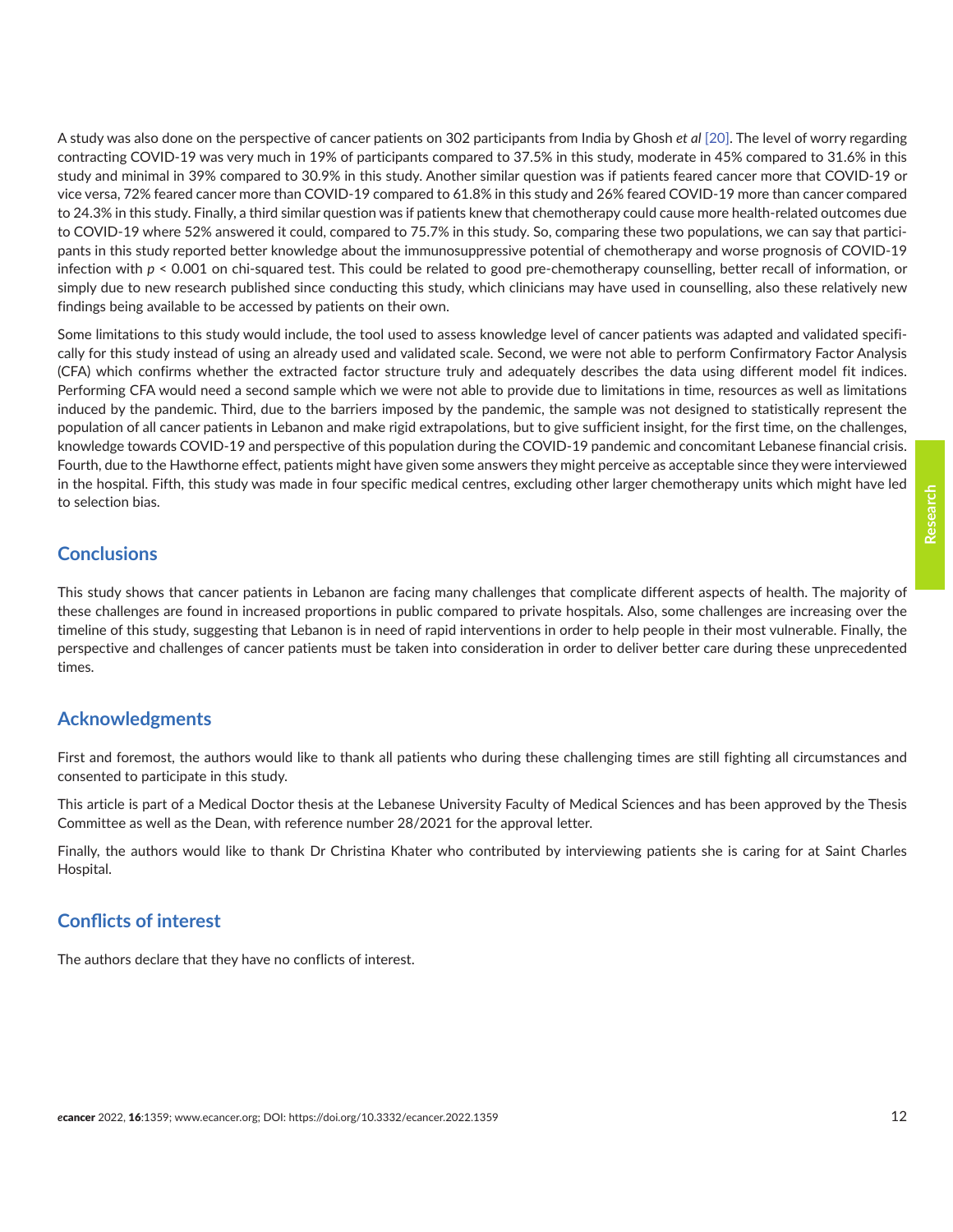# <span id="page-12-0"></span>**Funding**

This research work is not funded by any organisation.

# **Authors' contributions**

RN, JK and BFM developed the project idea. RN, JK, PS and BFM developed the questionnaire. RN, JK and AK worked on data collection. RN, JK, HS and PS analyzed the data. RN drafted the paper. All authors critically reviewed the manuscript for important intellectual content and agreed on the final version.

### **References**

- 1. Liang W, Guan W, and Chen R, *et al* (2020) **Cancer patients in SARS-CoV-2 infection: a nationwide analysis in China** *Lancet Oncol* **21**(3) 335–337 [https://doi.org/10.1016/S1470-2045\(20\)30096-6](https://doi.org/10.1016/S1470-2045(20)30096-6) PMID: [32066541](http://www.ncbi.nlm.nih.gov/pubmed/32066541) PMCID: [7159000](http://www.ncbi.nlm.nih.gov/pmc/articles/PMC7159000)
- 2. Garassino MC, Whisenant JG, and Huang LC, *et al* (2020) **COVID-19 in patients with thoracic malignancies (TERAVOLT): first results of an international, registry-based, cohort study** *Lancet Oncol* **21**(7) 914–922 [https://doi.org/10.1016/S1470-2045\(20\)30314-4](https://doi.org/10.1016/S1470-2045(20)30314-4) PMID: [32539942](http://www.ncbi.nlm.nih.gov/pubmed/32539942) PMCID: [7292610](http://www.ncbi.nlm.nih.gov/pmc/articles/PMC7292610)
- 3. Al-Quteimat O and Amer A (2020) **The impact of the COVID-19 pandemic on cancer patients** *Am J Clin Oncol* **43**(6) 452–455 [https://](https://doi.org/10.1097/COC.0000000000000712) [doi.org/10.1097/COC.0000000000000712](https://doi.org/10.1097/COC.0000000000000712) PMID: [32304435](http://www.ncbi.nlm.nih.gov/pubmed/32304435) PMCID: [7188063](http://www.ncbi.nlm.nih.gov/pmc/articles/PMC7188063)
- 4. Addeo A and Friedlaender A (2020) **Cancer and COVID-19: unmasking their ties** *Cancer Treat Rev* **88** 102041 [https://doi.org/10.1016/j.](https://doi.org/10.1016/j.ctrv.2020.102041) [ctrv.2020.102041](https://doi.org/10.1016/j.ctrv.2020.102041) PMID: [32516704](http://www.ncbi.nlm.nih.gov/pubmed/32516704) PMCID: [7831797](http://www.ncbi.nlm.nih.gov/pmc/articles/PMC7831797)
- 5. Fillmore NR, La J, and Szalat RE, *et al* (2020) **Prevalence and outcome of COVID-19 infection in cancer patients: a national veterans affairs study** *JNCI: J Natl Cancer Inst* **113**(6) 691–698<https://doi.org/10.1093/jnci/djaa159> PMID: [33031532](http://www.ncbi.nlm.nih.gov/pubmed/33031532) PMCID: [7665587](http://www.ncbi.nlm.nih.gov/pmc/articles/PMC7665587)
- 6. Lee LYW, Cazier JB, and Starkey T, *et al* (2020) **COVID-19 prevalence and mortality in patients with cancer and the effect of primary tumour subtype and patient demographics: a prospective cohort study** *Lancet Oncol* **21**(10) 1309–1316 [https://doi.org/10.1016/](https://doi.org/10.1016/S1470-2045(20)30442-3) [S1470-2045\(20\)30442-3](https://doi.org/10.1016/S1470-2045(20)30442-3) PMID: [32853557](http://www.ncbi.nlm.nih.gov/pubmed/32853557) PMCID: [7444972](http://www.ncbi.nlm.nih.gov/pmc/articles/PMC7444972)
- 7. Yang F, Shi S, and Zhu J, *et al* (2020) **Clinical characteristics and outcomes of cancer patients with COVID-19** *J Med Virol* **92**(10) 2067– 2073<https://doi.org/10.1002/jmv.25972> PMID: [32369209](http://www.ncbi.nlm.nih.gov/pubmed/32369209)
- 8. Torre L, Siegel R, and Ward E, et al (2015) Global cancer incidence and mortality rates and trends an *update Cancer Epidemiol Biomarkers Prev* **25**(1) 16–27 <https://doi.org/10.1158/1055-9965.EPI-15-0578>PMID: [26667886](http://www.ncbi.nlm.nih.gov/pubmed/26667886)
- 9. Kutikov A, Weinberg D, and Edelman M, *et al* (2020) **A war on two fronts: cancer care in the time of COVID-19** *Ann Intern Med* **172**(11) 756–758 <https://doi.org/10.7326/M20-1133> PMID: [32219410](http://www.ncbi.nlm.nih.gov/pubmed/32219410) PMCID: [7133056](http://www.ncbi.nlm.nih.gov/pmc/articles/PMC7133056)
- 10**. Surveillance in Lebanon** (2020) [Internet] [https://www.moph.gov.lb/en/Pages/2/194/surveillance-data#/en/Pages/2/24870/novelcoronavirus-2019-] Date accessed: 31/12/20
- 11. **World Bank** (2021) [Internet] [\[https://www.worldbank.org/en/country/lebanon/publication/lebanon-economic-monitor-spring-](https://www.worldbank.org/en/country/lebanon/publication/lebanon-economic-monitor-spring-2021-lebanon-sinking-to-the-top-3)[2021-lebanon-sinking-to-the-top-3\]](https://www.worldbank.org/en/country/lebanon/publication/lebanon-economic-monitor-spring-2021-lebanon-sinking-to-the-top-3) Date accessed: 29/8/21
- 12. Das M (2021) **Lebanon faces critical shortage of drugs** *Lancet Oncol* **22**(8) 1063 [https://doi.org/10.1016/S1470-2045\(21\)00396-X](https://doi.org/10.1016/S1470-2045(21)00396-X) PMID: [34246331](http://www.ncbi.nlm.nih.gov/pubmed/34246331)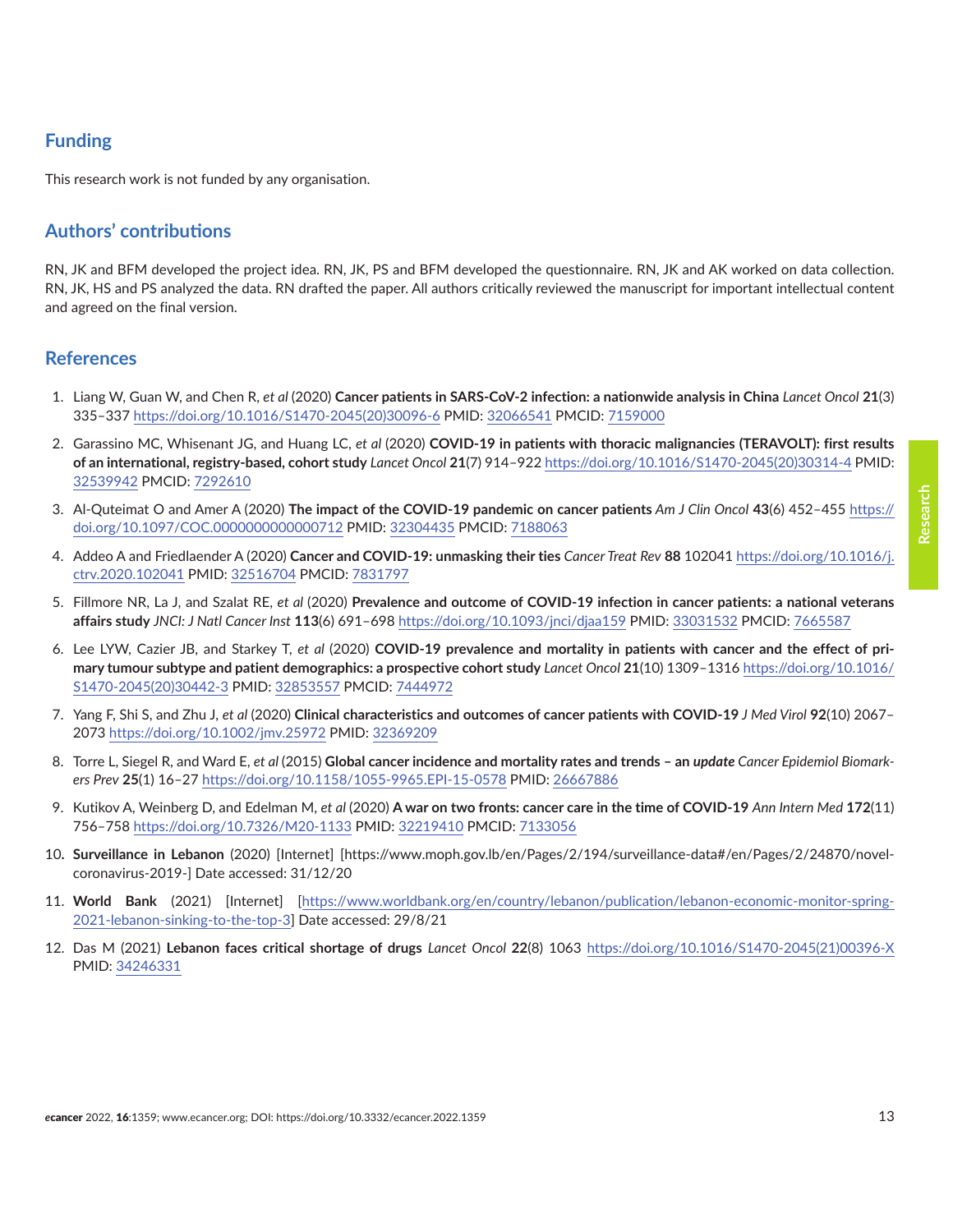- <span id="page-13-0"></span>13. Sturgis P, Roberts C, and Smith P (2014) **Middle alternatives revisited: how the neither/nor response acts as a way of saying 'I don't know'?** *Sociol Methods Res* **43**(1) 15–38<https://doi.org/10.1177/0049124112452527>
- 14. Fornell C and Larcker DF (1981) **Evaluating structural equation models with unobservable variables and measurement error** *J Mark Res* **18**(1) 39–50<https://doi.org/10.1177/002224378101800104>
- 15. Carmines E and Zeller R (1979) *Reliability and Validity Assessment* (SAGE Publications)
- 16. El Saghir NS, Khalil MK, and Eid T, *et al* (2007) **Trends in epidemiology and management of breast cancer in developing Arab countries: a literature and registry analysis** *Int J Surg* **5**(4) 225–233 <https://doi.org/10.1016/j.ijsu.2006.06.015> PMID: [17660128](http://www.ncbi.nlm.nih.gov/pubmed/17660128)
- 17. **Lebanon | UNESCO UIS** (2021) [Internet] [[http://uis.unesco.org/en/country/lb\]](http://uis.unesco.org/en/country/lb) Date accessed: 16/9/21
- 18. Mitra M and Basu M (2020) **A study on challenges to health care delivery faced by cancer patients in India during the COVID-19 pandemic** *J Prim Care Community Health* **11** 215013272094270<https://doi.org/10.1177/2150132720942705>
- 19. Li H, Bailey A, and Huynh D, *et al* (2020) **YouTube as a source of information on COVID-19: a pandemic of misinformation?** *BMJ Glob Health* **5**(5) e002604<https://doi.org/10.1136/bmjgh-2020-002604>PMID: [32409327](http://www.ncbi.nlm.nih.gov/pubmed/32409327) PMCID: [7228483](http://www.ncbi.nlm.nih.gov/pmc/articles/PMC7228483)
- 20. Ghosh J, Ganguly S, and Mondal D, *et al* (2020) **Perspective of oncology patients during COVID-19 pandemic: a prospective observational study from India** *JCO Glob Oncol* **6** 844–851 <https://doi.org/10.1200/GO.20.00172> PMID: [32552110](http://www.ncbi.nlm.nih.gov/pubmed/32552110) PMCID: [7328097](http://www.ncbi.nlm.nih.gov/pmc/articles/PMC7328097)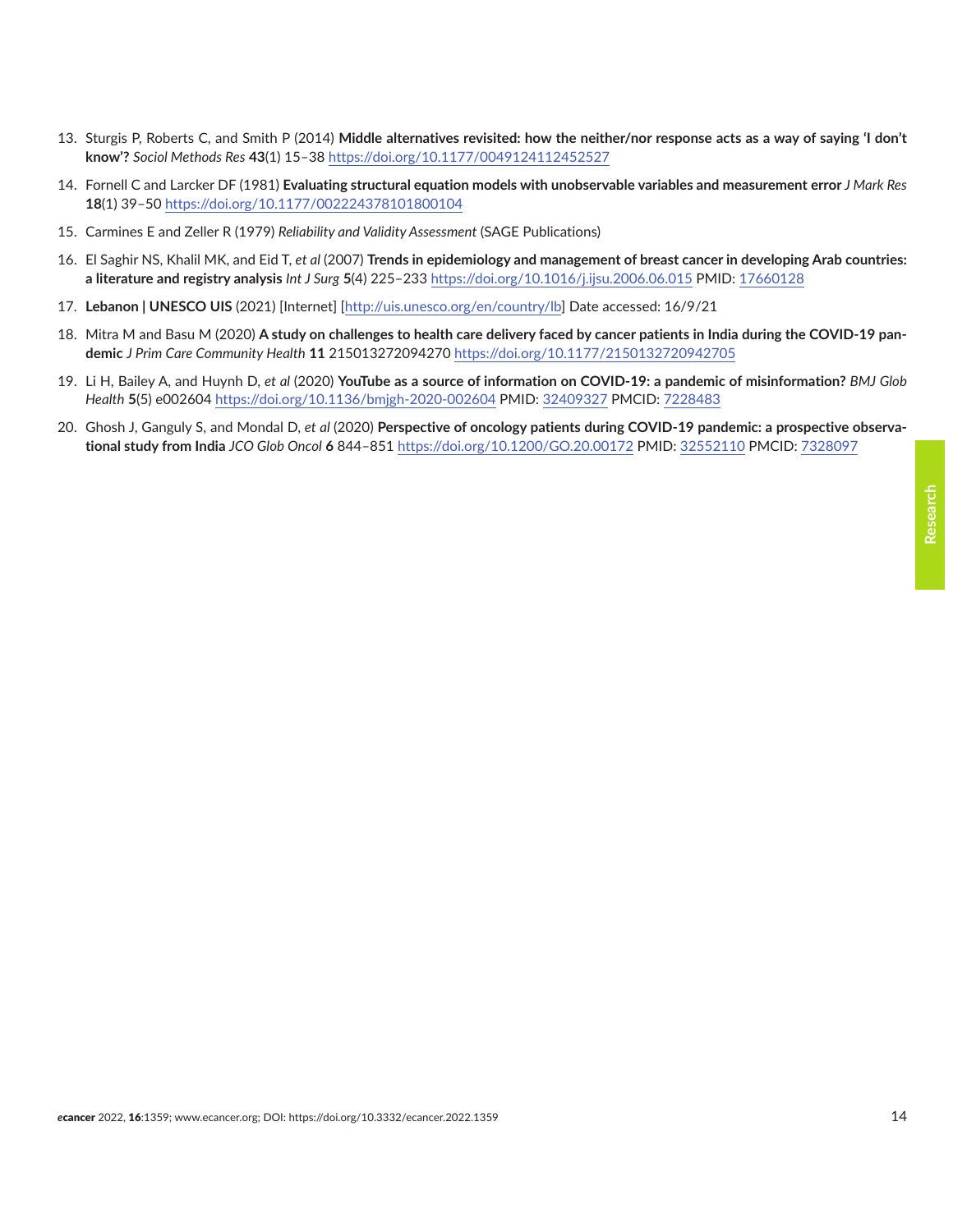# **Supplementary material**

Initially, 15 statements were selected after reviewing the Centers for Disease Control and Prevention and the World Health Organization's websites. A pilot study was then conducted on 30 patients from a single centre at Dar El Amal University Hospital in Baalbek, Lebanon. Reliability statistics were then conducted on the responses of these 30 participants, which yielded a Cronbach's Alpha value of 0.683 (See Supplementary Table 1). As a Cronbach's Alpha value of 0.7 and higher can be considered as reliable, statements numbered 4, 6, 7, 13 and 15 from Supplementary Table 1 were removed in order to increase Cronbach's Alpha to 0.707 which is acceptable (See [Supplementary Table 2](#page-15-0)).

Our study was conducted with the scale shown in [Supplementary Table 2](#page-15-0) including ten items in total.

Two items (2 and 10) were removed later on in the study as they were shown not to be accurate. Item number 2 was removed as runny nose can be a major symptom of COVID-19, and Item number 10 was removed as COVID-19 can present with hair loss due to stress like any other infection.

#### **Supplementary Table 1. Reliability statistics of the 15 initial items of our pilot study.**

| <b>Reliability statistics</b> |            |  |  |
|-------------------------------|------------|--|--|
| <b>Cronbach's Alpha</b>       | N of items |  |  |
| 0.683                         | 15<br>ن 1  |  |  |

#### **Item-total statistics**

|                                                                                                                           | Scale mean if item<br>deleted | Scale variance if item<br>deleted | Corrected item-total<br>correlation | Cronbach's alpha if<br>item deleted |
|---------------------------------------------------------------------------------------------------------------------------|-------------------------------|-----------------------------------|-------------------------------------|-------------------------------------|
| 1- Infected children showing no symptoms can<br>spread the virus to others (Agree)                                        | 29.78                         | 20.499                            | 0.334                               | 0.664                               |
| 2- Runny nose is considered a major symptom of<br>COVID-19 (Disagree)                                                     | 28.63                         | 19.597                            | 0.343                               | 0.661                               |
| 3- COVID-19 is always accompanied by a loss of<br>taste and smell, in 100% of people who contract<br>the virus (Disagree) | 29.22                         | 19.273                            | 0.291                               | 0.671                               |
| 4- Diffuse body and throat pain is considered as<br>symptoms of COVID-19 (Agree)                                          | 29.88                         | 22.629                            | 0.024                               | 0.700                               |
| 5- COVID-19 can spread through cough (Agree)                                                                              | 29.97                         | 20.676                            | 0.434                               | 0.658                               |
| 6- COVID-19 spreads in cold weather and does<br>not spread in warm and humid weather. (Disagree)                          | 28.41                         | 21.733                            | 0.119                               | 0.687                               |
| 7- Influenza vaccine protects from contracting<br>COVID-19 (Disagree)                                                     | 28.41                         | 22.055                            | 0.132                               | 0.683                               |
| 8- COVID-19 can spread through food through<br>the digestive system (Disagree)                                            | 29.00                         | 18.903                            | 0.362                               | 0.658                               |
| 9- Hot beverages protect from contracting<br>COVID-19 (Disagree)                                                          | 28.94                         | 18.641                            | 0.512                               | 0.636                               |
| 10- Hair loss is considered a symptom of<br>COVID-19 (Disagree)                                                           | 28.81                         | 19.770                            | 0.364                               | 0.658                               |
| 11- Eating garlic protects from contracting<br>COVID-19 (Disagree)                                                        | 28.69                         | 20.673                            | 0.324                               | 0.665                               |